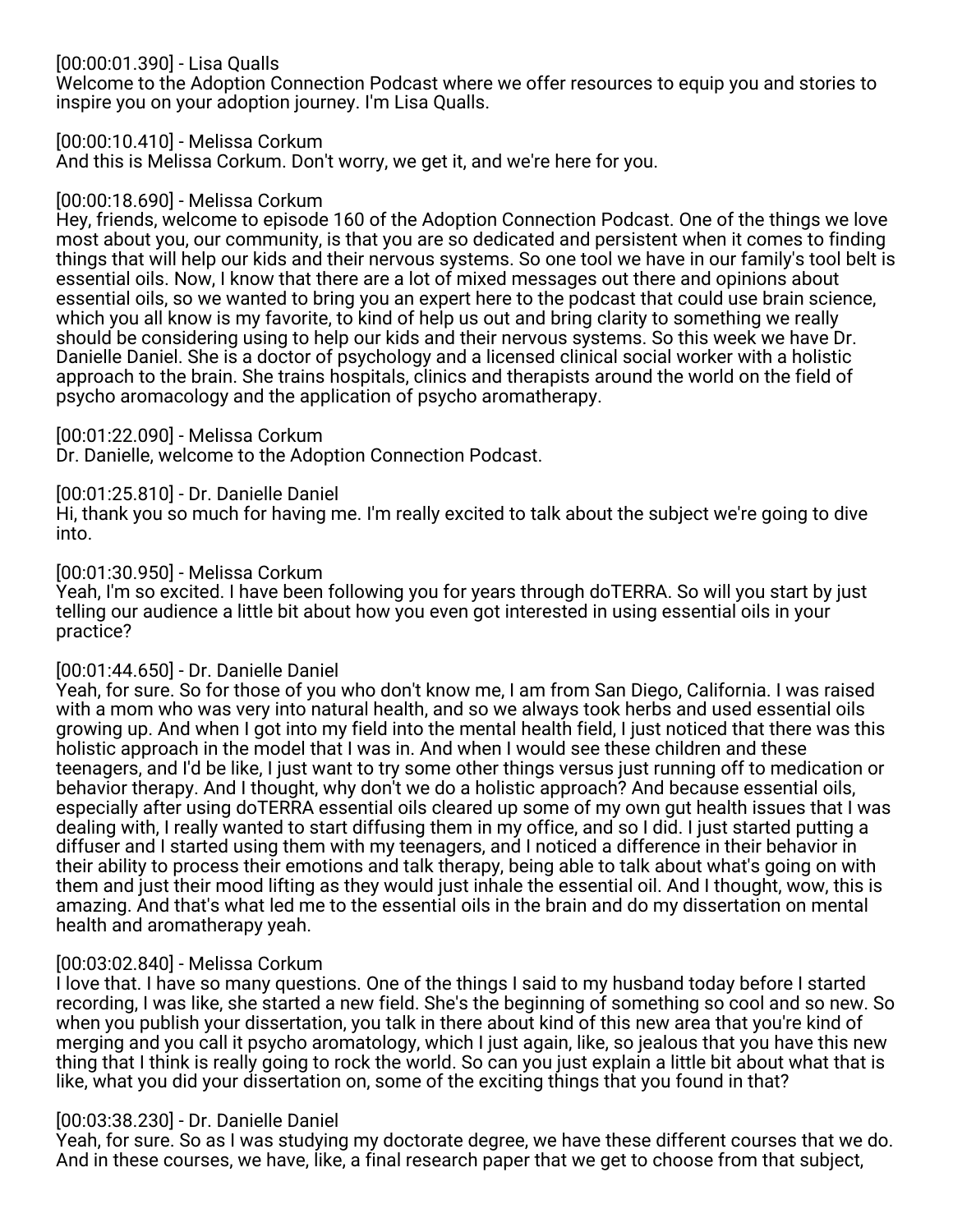like, if I was on a stress or if I was on ADHD course or whatever the course was right. So I would take the subject and look up, okay, I'm going to look up how we have ADHD, for example, what is the neurobiology going on with ADHD? And then I want to look at how essential oils that have been studied with more of the brain science that's been studied with essential oils has been done on rodents. But the field has to start somewhere, so that's what I had, and that's where I started. So I started plugging in, "How does this brain science..." And that's always what we do. We always start with any type of research, we start with rodents. And as you look at the rodents and then we go, okay, this looks like this could work for a human. So then we do some little trials on humans. So that's kind of where the field is that we're just barely starting to do trials with humans with diagnoses. So I would look at the trials that have been done with rodents and healthy humans, and then look at the brain science behind, for example, ADHD. And so as I was plugging these in and kind of putting them together, I came to study a class called Psychopharmacology, and all of a sudden, it just dawned on me it was a really kind of a divine inspiration moment where I was like, this has to have a field. This field has to have a name so that it can even start. Like, I'm pioneering this brand new thing. And so I just took the root of that, psycho, which is the mind, the brain and aroma, which is the aroma. And then Cologne or ology is the study of. So I just took psychopharmacology and said, this is the study of how aromatics interact with the brain. So that's how I created that. And then just to kind of piggyback the application, like the therapy modality. I named psychopharmacotherapy.

## [00:05:33.610] - Melissa Corkum

I love that. So you've talked a little bit about the brain science, which for those of you who have been listening to the podcast for any amount of time, know that I love brain science. I love how there's so many applications, and starting with that science and understanding our behavior, our kids behavior, everything from brain chemistry to physiological state and Vegas nerve, all of those things. So can you tell us just a little bit about what science has already shown us? Because I know a lot of people listening will have had some kind of experience with essential oils, and most people listening probably have started to form an opinion about essential oils one way or the other. And there's definitely folks out there who kind of want it to work or have heard it working, but don't understand why we would even be headed towards the fields of Aeromatics. I know when it was first mentioned to me all the way back in 2014, I had no foundation for this, and so I almost ignored the person who was trying to tell me because I equated essential oils with like Glade. And I couldn't make the jump between what I knew about essential oils, which was the smell to why is she suggesting that I try this with my daughter, who is struggling with anxious feelings? And so because I couldn't even start to make that jump, I kind of just dismissed it. Fortunately, she was kindly persistent and eventually made the leap. So for folks who are listening and feel like they've dropped into the Twilight zone, can you kind of help them bridge what they might already know to how the brain science is starting to support why this is so important.

## [00:07:17.770] - Dr. Danielle Daniel

Yes, absolutely. And that's kind of why I wanted to dive into the brain science. I like the research, I like to know why and how things are operating. So first off, I'll back us up a minute. Anytime we inhale something through our nose, it goes to our brain. This is true, like with laughing gas. When you go to the dentist, it makes you feel a little loopy, right? Because it's gone to the brain and triggered something, so there's that. Or not to be on the negative side, but cocaine or something that people sniff in again, it just goes right to the brain and it causes a chemical interaction. So if you think about all it is our body, right? 90%, I believe, is around of what is communicated in our body is just broken down into chemistry. So when you have plants, when you eat a plant, I like to just help people relate to this. When you eat something healthy, like some lettuce or broccoli, it breaks down into your body into nutrients. With that nutrient is its own chemistry formula, and that is taken through your body and does different things for you. So same with the plant that is the aromatic part of the plant. So there are these little aromatic molecules. And so they're very light and molecular weight similar to what you would think of rubbing alcohol like it just kind of evaporates into the air. And so if you have, like, a peppermint leaf or a lavender plant, you can actually or thyme, you can rub that leaf and you will smell that you have broken the aromatic sacks on there. And so then you can actually inhale that. And they're on there for different reasons. They're for pleasure because they smell really good, they're also for pollination, so bees and things will be attracted to those plants. And it's also there for herbivores to keep ward them off. They have so many great purposes, but when you break down the chemistry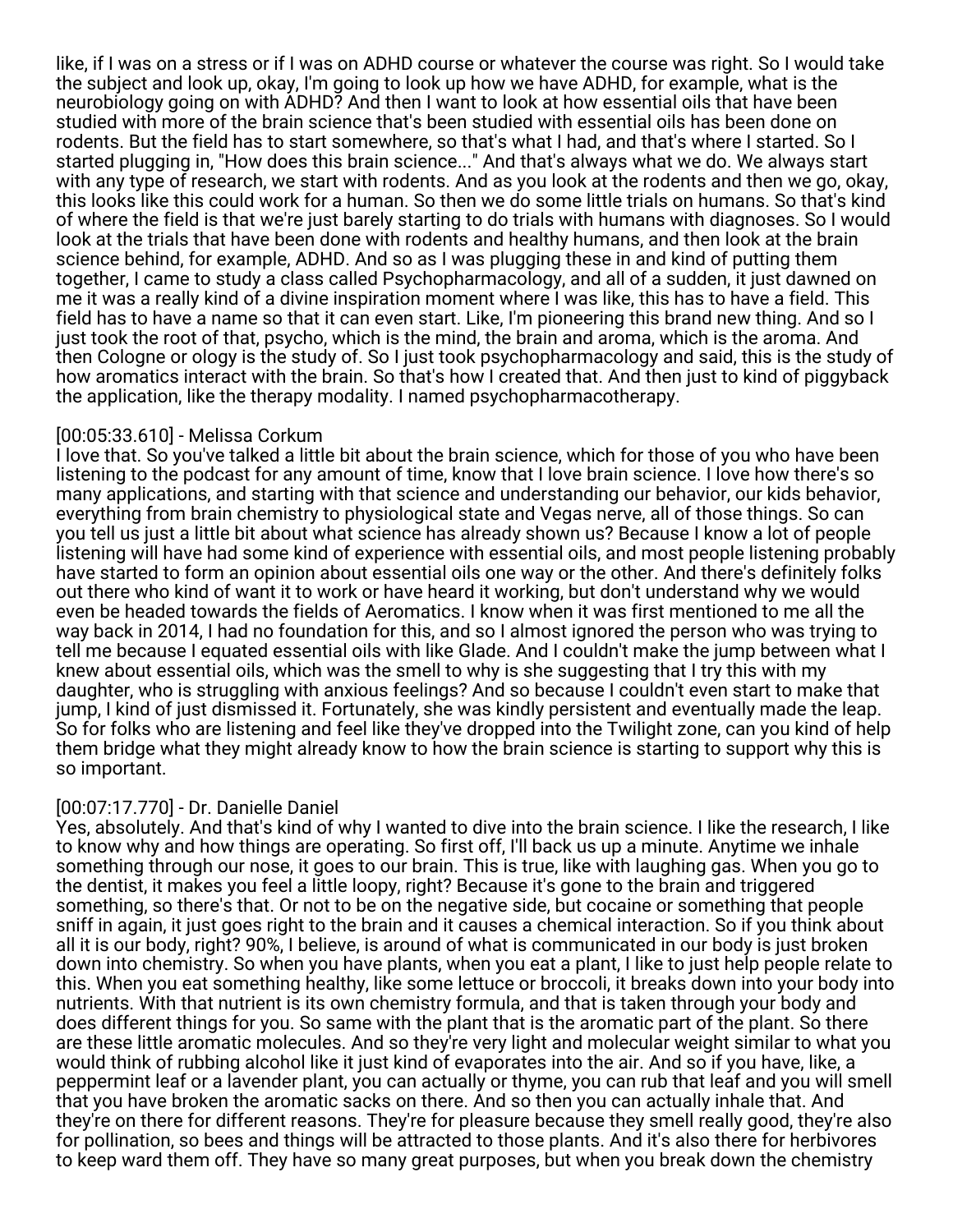and what they do in nature, so something like tea tree, which helps with fungus and things like that. And so it's in an environment where it's rarely wet, and so it helps us keep that tree or that plant, right, that whole area from having fungus grow on the plant. So that's where you're talking. It's just chemistry, chemical interactions on the plant. And because plants are carbon based and we are carbon based, again, they interact synergistically in our body. So I just think it's fascinating. That's kind of the science side. So inhalation is one way. And then with our way is through the gut brain connection. So we can put essential oils on topically that will go right into the bloodstream and carry it to the brain. Now, because essential oils have this unique and complex molecular structure, they can actually pass through the blood brain barrier and interact with our cells. They help with brain fog, and they can help with inflammation and so many other things that are big barriers to nutrients arriving to those areas. So you've got on the bloodstream as well as you have in the gut when you ingest when you ingest any plants that are healthy for you. And there are certain essential oils that you're already ingesting when you eat marjoram and thyme and oregano and lemon pill and things like that. So again, that gets into the gut and then just helps to purify, and that chemistry just on another note, and probably a lot of you already know this about essential oils, but what's amazing is like, if you look at lavender, for example, it's going to help the body with supporting melatonin and serotonin. It's not serotonin and melatonin itself. So if you were to take, for example, melatonin pills to help you sleep, that's going to give your body melatonin, and so then your body doesn't produce melatonin because of melatonin is going to go on those receptors. And then your body is like, oh, it's there. I don't need to produce it. And so with lavender, it's so different. It doesn't replace on those receptors. It just gives the chemistry, like the energy boost the kickstart to say, hey, let's do some melatonin. Let's support some serotonin here and it just supports the processes so that it can aid you in sleeping. So that's my best way that I like to just relate it for people that are maybe newer or want to just understand a little bit more of just the logical side. I think people like, oh, they just work, they're just so great. It's like, yeah, they are, but I like the logical side. I'm totally if you can't count and tell already analytical and logical and science based. So that's how I like to look at it.

## [00:11:56.220] - Melissa Corkum

You're talking about molecules that cross the blood brain barrier, which I know is really important. And when we're looking at the nervous system and supporting the nervous system, there are not many things that do that. And so this gives us, on one hand, I see it as the amazing opportunity to support the nervous system. And there are other people out there who are, like, blood brain barrier. I don't know if I want to have things across my blood brain barrier. What can you help to alleviate fears people might have about things that can go directly to the bloodstream and cross the blood brain barrier?

# [00:12:33.950] - Melissa Corkum

Hey, friends, just jumping in to invite you to our new Enneagram study in our membership community, The Village. Beginning February 1, we'll be working through Suzanne Stabil's new book, The Journey Toward Wholeness, to help us get a better understanding of ourselves and the people we love.

# [00:12:50.690] - Lisa Qualls

You can join the Village at theadoptionconnection.com/village. Use the code PODCAST to get 50% off your first month. We would love to see you there.

## [00:13:06.390] - Melissa Corkum

What can you help to alleviate fears people might have about things that can go directly to the bloodstream and cross the blood brain barrier?

## [00:13:14.380] - Dr. Danielle Daniel

Let me start with kind of where I just left off with lavender and being that it's not going to fabricate anything in your body. It just gives your body the energy boost it needs to support. Like, if you already have enough melatonin in your body, for example, they're very adaptogenic. It's probably the best way to describe it, like those adaptogenic herbs, and they will support the production, but it's not like using the reference earlier of cocaine, where it's just going to force a whole bunch of dopamine. So cocaine is such a powerful chemical plant, basically, that's just going to force a whole bunch of dopamine and essential oils don't do that. Even if you take too much of one, it doesn't give you more of the effect. In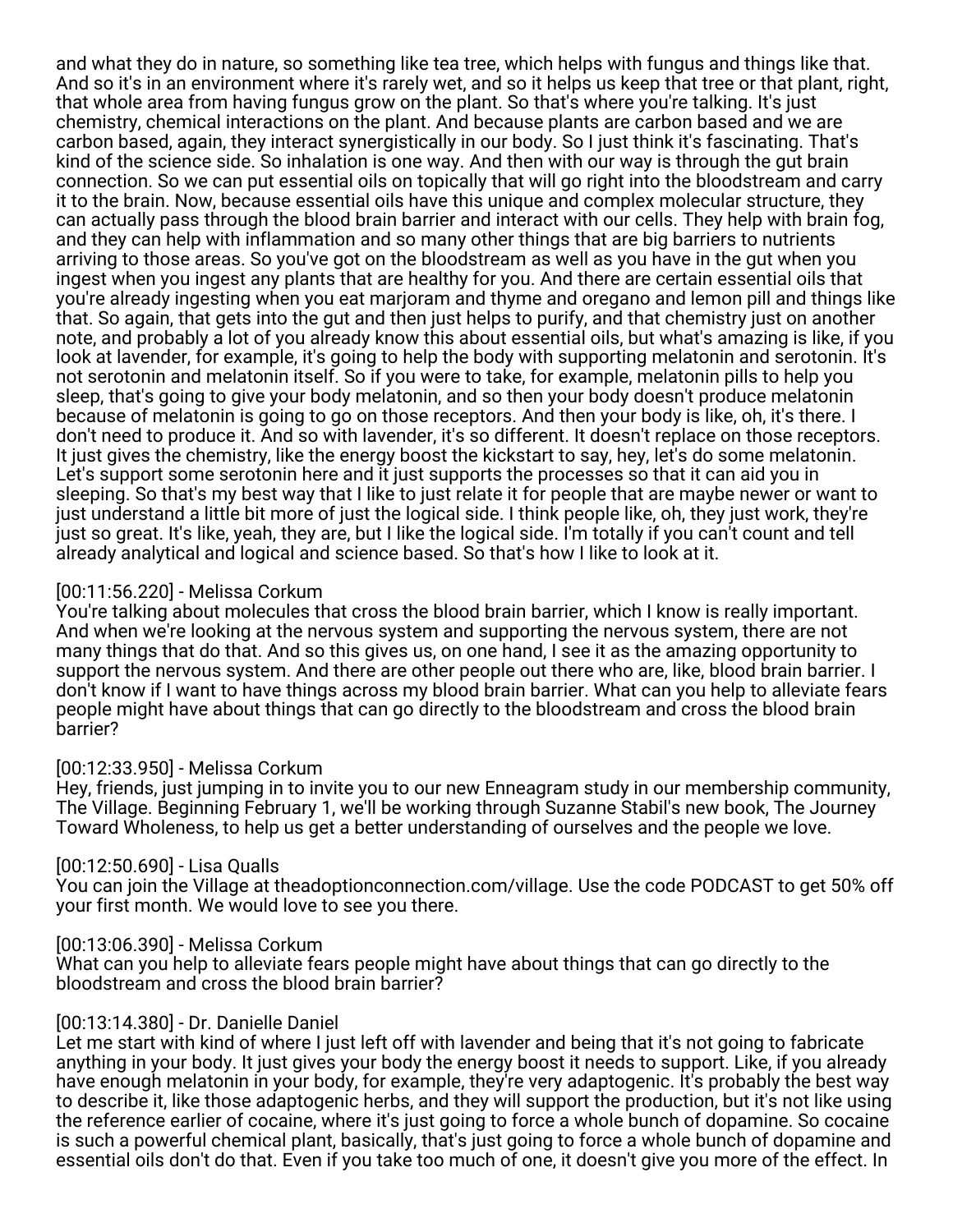fact, it lessens the effect of the essential oils if you take too much. So one drop is great. And so I'll give an example. There was a couple that I worked with and her husband had brain surgery, and they had to drill into his brain, which just like, oh, through his skull, grosses me out. That is why I did not go into medical school. I'm like, I like science, but I cannot do the blood. And like, I get so grossed out when I see those things. So kudos to all you doctors and nurses that can do that. Anyway, what happened was this is now two months post surgery. There's a lot of damage to the tissue, inflammation in the area, and cells were just really not functioning so well. And so he would be able to walk for just a few minutes, and then he'd have to sit down. He just couldn't sustain mental clarity and he would get dizzy and he wasn't able to walk very much. So we started using some essential oils again. This is talking about blood brain barrier, and I had him put them on the location of the area where the brain was drilled in, and we used Frankincense. We used a blend called Immortelle, and it has frankincense, helichrysum, myrrh, rose and lavender and a few others because I'm not remembering at the moment, but they are very good at managing and regulating inflammation as well as boosting cellular health. So what that means is if our cells aren't healthy, they're not moving around, they're not repairing. So oils don't heal you. I just want to make that very clear. They actually just support the processes of your own body to heal itself. So as he started using that on location within about two weeks, I think it was he was able to walk, like, 20 minutes and that's huge. It's such a big difference in so crossing that blood brain barrier, it helps regulate the inflammation. Inflammation, there's a healthy level of it. And that's what I love about the oil is a very adaptogenic. It's just going to help regulate. And then it's also going to help those cells have that vitality to start repairing that area and move that blood around, give the area energy to heal itself. So that's how I feel or how I can explain the safety of essential oils in the bloodstream. And it's just like when you eat a healthy meal, a healthy salad, for example, those nutrients that you were ingesting, they get into your bloodstream as they go through your intestines, and they get carried through the intestinal wall throughout your entire body and bloodstream. And those nutrients are what's going to help produce that energy that you need.

# [00:16:38.190] - Melissa Corkum

That's an amazing story. So you specifically did some research on how essential oils help individuals who are suffering from PTSD, specifically. Can you start by just talking about, most of our audience have children or themselves have some kind of trauma, either from parenting kids with trauma or their own experiences, and a lot of our kids came from early adversity. We'll know a lot of these things already, but just for the sake of argument, what are some of the typical symptoms that individuals experience who have PTSD?

# [00:17:23.190] - Dr. Danielle Daniel

Yeah, that's a good question, and it's actually quite complex. And so there are four categories in the diagnosis of PTSD, which is post traumatic stress disorder. In the diagnosis, there are four categories. In order to actually have a diagnosis, you have to have a certain amount of symptoms within each of those categories. So the four categories, one is called intrusion, which means there's intrusion symptoms from flashbacks and memory. The other one is avoidance, which means when you have a trauma, you do everything to avoid talking about it ever being triggered again because it's so uncomfortable. The next one is called negative mood, and that is negative alteration in mood and cognition. It's not actually depression, but it is, like just irritability and outbursts and things like that. And then there's arousal. It's a category, and that is recklessness and destructiveness hypervilligence, startled response. So those are the four different categories. And so when we look at PTSD, like the actual diagnosis, I like to just bring it back down to the core. The core of what's going on causing all of these four symptoms is stress. It's a stress disorder. It's not an anxiety disorder, it's an actual stress disorder. And so the stress, which is caused from this external or thought processes that actually trigger your HPA access, which is your hypothalamus, your pituitary, and your adrenal gland. Those three two in the brain, one is the adrenal glands on the kidneys. They interact together and they cause, like, a hyper response to stress, which means they increase cortisol and a whole bunch of other chemicals in the brain, glutamic acid and other things that cause, like this heightened state. And in that heightened state, you get some of these, you get these symptoms that come about the majority of these symptoms. So that's what I like to look at. And so when I looked at doing the research on PTSD, I'm from San Diego, so we have a lot of military, and I wanted to do something to help our veterans and our military first responders. So I did the research project with firefighters,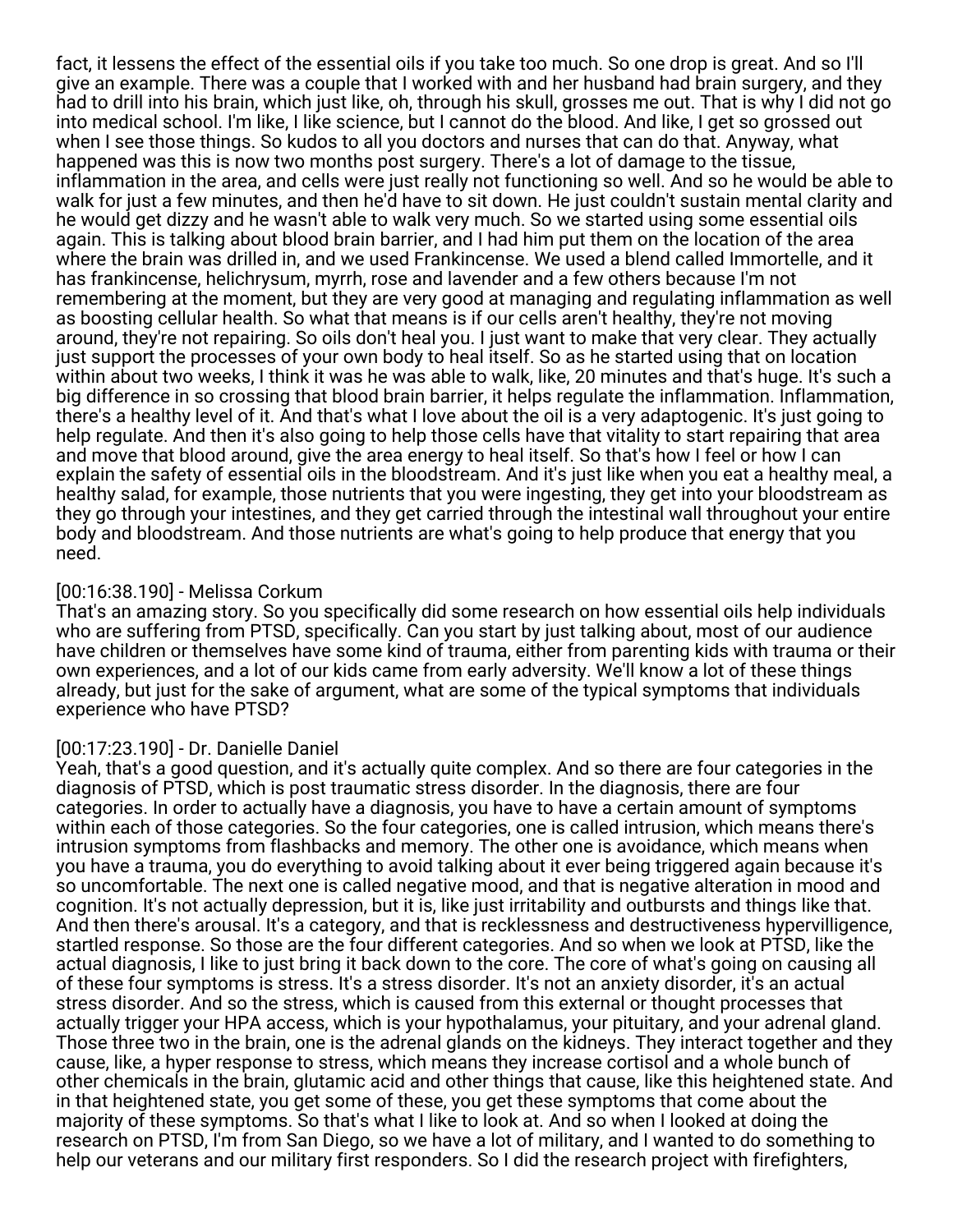Marines, Navy Seals, nurses, and it turned out really great. But I looked at all these symptoms, and I'm like, oh, my gosh, how am I going to there's so much to treat with PTSD. And so when I broke it down to what the core of it is is stress, stress onsets, all those symptoms. So then I looked at essential oils that can just help calm the HPA access. And what I narrowed down from all of the research, and there are some heavy hitters in there that would be amazing for stress. But I could only do one and I wanted to do a single oil, not at a blend, because I really this is again pioneering this brand new area of research. We need to start with the base level so that we can now grow and go, what if I combine this or what if we do one with this separate and then combine? So I chose Bergamot essential oil, which is kind of like if lavender and lemon had a baby, it's awesome. So it has your essential oil or your chemistry, your limoneine. That helps with uplifting mood. So it also has linolo and linoleacetate and beta pine. So linolo and linnal acetate are heavy in lavender oil, which are super calming to your central nervous system, as well as helping reduce anxious feelings, anxious emotions, and all that and stress. And then beta pining comes from your tree oils. So beta pining comes from tree oils. And so that's another one that is good for just grounding, and so Bergamot was such a great choice for my research study, and we had phenomenal results using that.

## [00:21:18.630] - Melissa Corkum

So for people who are thinking, Well, my kids have more of, like, a complex trauma history. They're not veterans, obviously, they're not first responders. Can we break down and say, because of the way the chemistry works in the brain, and because it all comes back to stress, that if a parent is parenting a child who has hyperarousal in terms of, like, hyper vigilance and quick to anger and kind of a low window of tolerance, if we see our kids avoiding the things that make them anxious or avoiding things that remind them of a past experience, if we see, like, isolated symptoms, will essential oils still work even if there's not, like this formal PTSD diagnosis?

## [00:22:15.230] - Dr. Danielle Daniel

Absolutely. And the reason being is because again, it's just chemistry. Everybody has an HPA access. Everybody has the hypothalamus that is responding in a similar way. So whether it be because you have been triggered from a trauma by being overseas in the military or from adoption, you're absolutely going to be able to interact with chemistry in a similar way. So I'll share an experience with my cousin. She adopted several children and one of her children, she is about five years old at the time, and her whole life had had these disassociative outbursts and tantrums, maybe a lot of you have had to deal with that as well. Where once she started tantruming and if they couldn't intervene with her right away to calm her down, she would just disassociate and just be tantruming for a long time. And so we talked about some of the oils she could get, and one of them was called serenity. And that's a blend of just heavy, heavy liquid tranquilizer almost. So they set blend of massive calming action in the body and on the spine. So one day when she had just barely received her oils that I helped her order, she texted me and said, My daughter is starting her tantrum. What can I do? What can I do? She didn't want her to get too far into it to start disassociating. So I said, grab the serenity, do a drop in your hand, put it on the back of her neck. And so this is the occipital point, and this is going to be the soft spot between the skull and the spine, you will feel and you'll put it right there. So it gets into the bloodstream and into that fear based part of the brain as well as the spine, which is going to calm the central nervous system. So she just texted me back. Okay. I'm doing that now. And so she did a drop. And it was about three minutes later. She texted me back and she said, Are you for real? Is this stuff for real? And I'm like, okay. I was like, oh, what happened? And she said she's just laying her calmly. Oh, my gosh. I was like, thank you. Thank you. I'm so grateful for her. And so instead of going into a hyper state, she was able that a serenity being intervened in a moment of crisis. Her daughter just laid there and just was able to kind of cry it out and then lay there and go back to normal processing afterwards. And that's the power that is the power doesn't matter of diagnosis, but that's the power of interacting into our chemistry and into our body.

## [00:24:47.070] - Melissa Corkum

Yeah, that's amazing. I know I'm going to get a bajillion emails after this going serenity, where can we get that? So we'll definitely put a link in the show notes. We'll let people know where to get that at the end. We had some questions in our community and something that I think kind of piggybacks off of the story is, is it okay to kind of just defuse them in the air? Some of our kids do get really aggressive, really violent. They don't want us to touch them, they're not going to let us get near them. So in this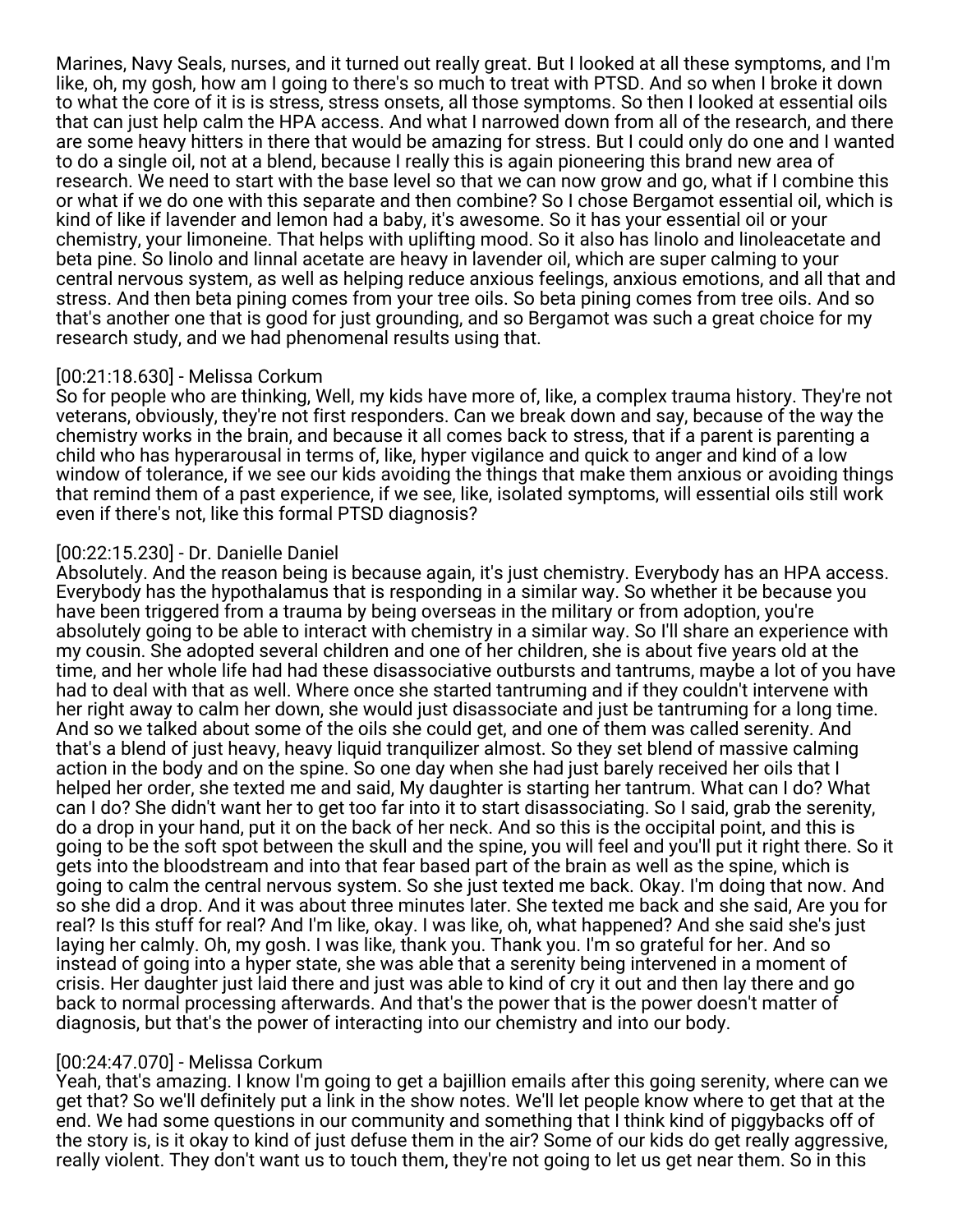situation, if you can't get a drop of serenity on the exhibitable point, what's the power of diffusing do our people need to know or care what are some other ways if we're really resistant kids?

# [00:25:28.590] - Dr. Danielle Daniel

Yeah, absolutely. And there's a lot of sensory issues sometimes with children. And so we do need to be sensitive to that. So diffusing is going to be an immediate relief anyway. And so when I did my dissertation, I did the research study using one drop of bergamot in the hand and had them inhale it through their nose. And that was four times a day, and then they diffused it overnight. So inhalation is crucial, and so if you can diffuse it around your child, you can also make a Spritzer with some water and some essential oil blends and just spray it around them. That is going to get into the brain and help. And so I just highly recommend having a Spritzer that you can do, like you could use some of those little body spray aluminum, you can buy them on Amazon bottles that you can do little tinkers with and spray those. Have those if there's something that happens and you get a spray, if you don't have a diffuser plugged in by you, ready to go. So those are the two options. I also will share a story. I worked with an equestrian area in San Diego that they see kids with disabilities with special needs and autism. And there was one child who came over to the equestrian to play with the horses, and we were doing essential oil therapy with the horses with the children. And one of the kids from the bus ride had gotten very stimulated and hyper aroused and was like flapping his hands and not able to focus, and they were trying to talk and he was making noises and just not able to talk. And again, these kids don't like so much touch, so I took just a teeny bit of this essential oil called balance, and I put on my finger and I just kind of lightly swiped it on the back of his neck. And then I stepped away and he looked at me like, what was that? What did you do? I violated a little bit of that space, but about five, maybe six minutes in all of a sudden he just stopped. He stopped slapping. He sat down and was just listening to the instructions of working with the horses that day. And I just find that phenomenal is how nothing else happened but that. And he was able to calm down and listen and then actually do the therapy with the horses, so there's a lot you can do, even if it's just like the lightest touch on the back of their neck, a Spritzer and a diffuser. And I would highly recommend some of these oils, like the serenity, the balance of those hyper arousal States. And the balance is for a really calming state as well, but in a different way. I like the balance because it's got tree oils in it. And when you look at trees and this is how I like to describe, you don't have to know all the grounded and rooted that is deep, solid, like winds come and it doesn't blow them over. So if you are feeling like you need centered and groundedness or the children need that not necessarily like calm down a super hyper state, but get them a little more grounded and focused. The tree oils are going to be great for that.

## [00:28:25.770] - Melissa Corkum

What you already mentioned kind of right at the back of the neck. Are there other topical places that you recommend families use?

## [00:28:35.250] - Dr. Danielle Daniel

Great question. So there are a few brain points that I highly recommend. For topical use, you're talking the back of the neck, the occipital, you're talking the front of the neck at the pulse points, so around your throat area, around the trachea on the other sides of it is these pulse points, and that's where blood gets taken to the brain. So kind of like where you'd put perfume, so that's another good point. I like to do wrists, not because that's a brain point, but then they can smell it by putting their wrist to their nose. And then the other area, which is very powerful, is going to be the bottom of the foot on the big toe. So the bottom of the big toe. And you just do one drop is plenty every time you use them and just stimulate it in, like by massaging it into that big toe. And so that's a really good point, especially if they're going to wear shoes and socks and they maybe not want to smell the essential oil. The brain point is phenomenal on that point. I have a friend who has a child who is struggling with focus and attention and being grounded at school, and so we did a blend called In Tune. And that blend, I like the smell, but it's kind of stinky for a kid going to school in fifth grade, so it's got patchouli, which is just really hippy, powerful smelling. And so I had to put it on the bottom of his foot on his big toe and then put his shoes and socks on. So he came home that day, and I guess she texted me afterwards and she said that he came home just super happy and said I had such a good day. I got all my homework done and he said that stuff really works. He told her he really liked how it made him feel. And it was just on the bottom of his toe, so those are my favorite topical points.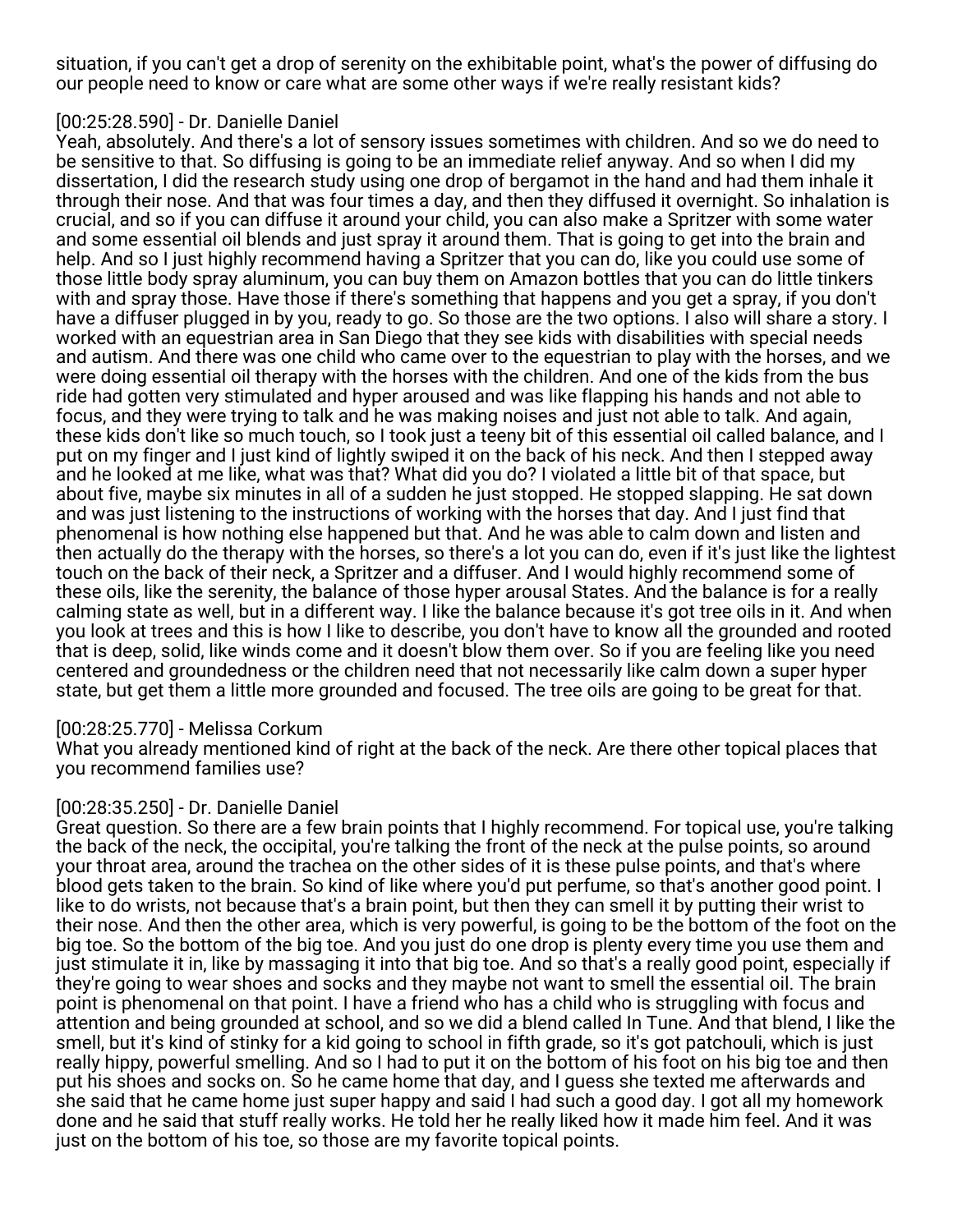# [00:30:16.270] - Melissa Corkum

How often is it safe to apply? If you have a kid who's kind of hyper all the time, how often can we kind of put a little drop of balance or serenity on the back of their neck?

# [00:30:29.550] - Dr. Danielle Daniel

Yeah, good question. So I recommend using one drop of oil for every 4 hours and that's of a certain oil. So if I use balance, one drop every 4 hours is plenty, especially for a child. And then if I also want to add maybe lavender with that, I can do that at the same time. Layering oils is okay. They're different chemistry. And again, you can't overdose necessarily on this way. What happens is if you use too much, it's actually less effective. That's what I think is cool about it. So it's like you can just do one drop every 4 hours and you're good. And then for diffusing overnight. I really recommend, in fact, I almost didn't do my research project with a diffuser because it was just a whole extra thing to focus on and do and tell them how to do and buy all the diffusers for all my participants. Because when you're doing research for your dissertation, I'm funding it. This is not funded by anybody. So I almost thought no, and then last minute I thought I have to do this. And I'm so glad I did, because it actually made the biggest difference. And so I recommend diffusing overnight, something that's calming you can do a blend, but I would do lavender and serenity, but I would also do Frankincense. Any way you can get Frankincense into the brain, it is phenomenal. It has so many properties that help with cellular health as well as regulating inflammation. It just has this way about it. I've seen with kids with autism phenomenal results from just having it diffused overnight for a couple of weeks, and then they're able to process. I saw one child that she was, I think, eight years old at this time and wasn't able to dress herself or even pick out her clothes. It just wasn't, her brain did not function that way. But her mother started diffusing Frankincense overnight, and for about two weeks later, one morning, she got up an outfit and put it on. That's huge for a kid with autism. I would highly recommend diffusing overnight.

# [00:32:44.220] - Melissa Corkum

Yeah, we have a program here at the Adoption Connection called The Regulation Rescue, and we provide diffusers and some of those blends you're talking about balance, specifically, another one called adaptive, because it is kind of the easiest if you have a big family. If you put something on the kitchen table while everyone's eating, or they're getting ready in the morning. So that's a great tip. One last question. There's a lot of this, like let your people choose what oil they need. We support parents in giving our kids voice and choice, especially those who have come from adverse experiences, that can be really important. And whenever there's a safe way to give them a choice, but then there's also this, like if you're naturally drawn to something, maybe your body needs it. Is there any science behind that?

# [00:33:37.100] - Dr. Danielle Daniel

I don't know if there's any science behind that, but I do think it's very important. A couple of things that you just said, like letting the children have the choice. And one thing I've taught a lot of parents when they have children with behaviors and where we want to do an essential oil regimen with them. I tell them, make sure that you're doing this regimen with all the kids. You do not single out that child. Oh, you need this treatment. And so this is really good way to sit all the kids down, or if it's just you and one kid or you and your husband and a kid or a spouse, a partner. Just sit down with all of you and say, hey, we're going to do this new intervention for us because it is good for every single person, for the brain.

[00:34:19.740] - Melissa Corkum Yeah, it's good nervous care.

## [00:34:21.700] - Dr. Danielle Daniel

It doesn't have to be targeted on one child. And so I think that it's good that you all do this and say, okay, it's our oil time. We're sitting down at 6:00 pm after dinner. Or whatever you do, just create a regimen that ever participates, it's not singled out. And even sharing, like, if you're going to spritz, just say, oh, mom just needed a little spritz. I just was feeling some emotions come up you can say something like that. Don't make it about them singling them out. So with that being said, I like to have a good handful, maybe five different essential oils that are your key. And I can give you some of my top ones that we've already talked about. Obviously, Frankincense, Lavender, Bergamot, Serenity and